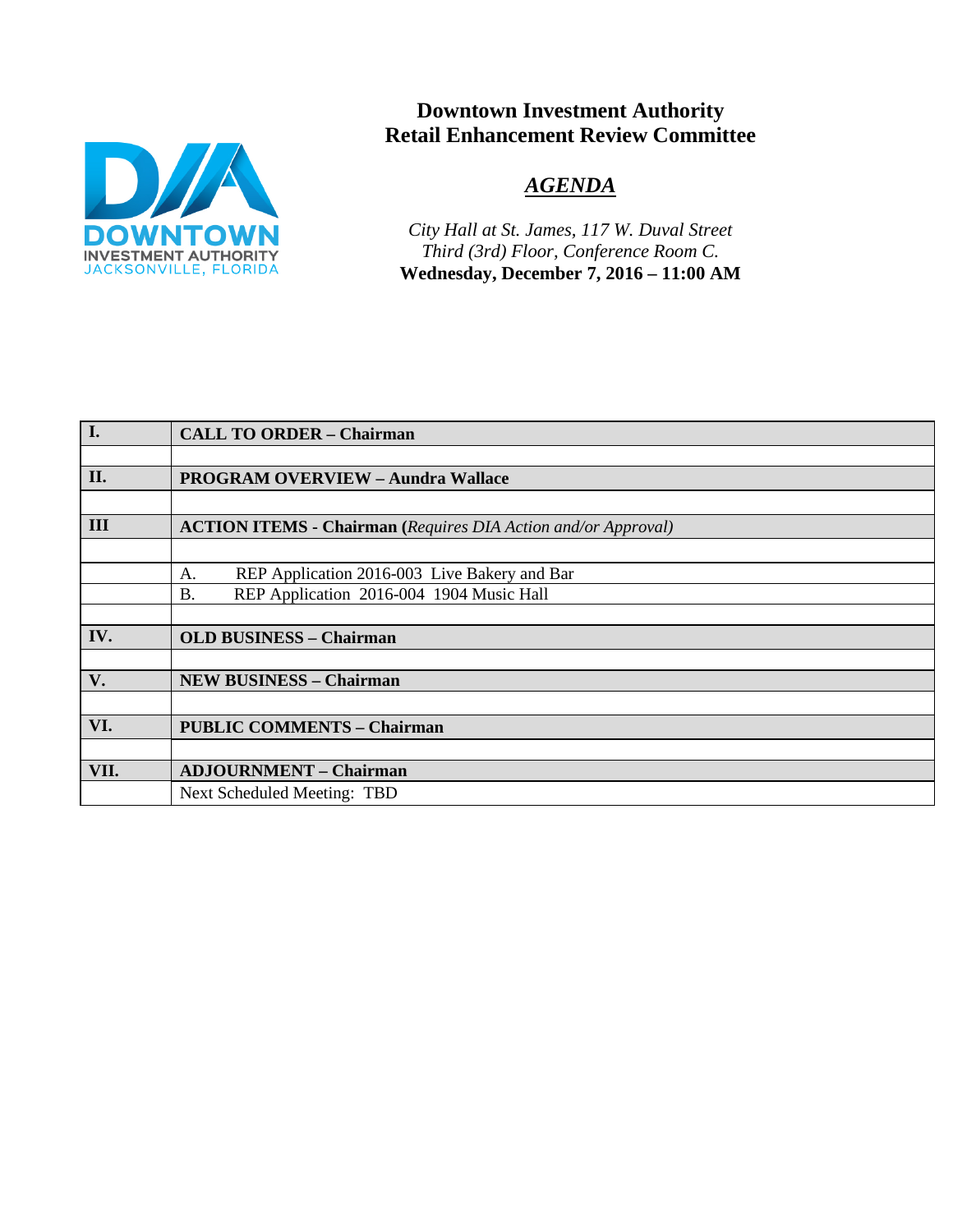

**Downtown Investment Authority Retail Enhancement Program Committee City Hall at St. James 117 West Duval St., 3rd Floor, Conf Rm C**  *Wednesday, December 8, 2016 – 11:00 a.m.*

## *REP Committee Minutes*

| <b>Board Members Present:</b>     | Jim Bailey, DIA Chair and Jack Meeks, REP<br>Committee Chair and Ron Moody |
|-----------------------------------|----------------------------------------------------------------------------|
| <b>DIA Staff Present:</b>         | Jim Klement, Tom Daly and Karen Underwood-<br>Eiland                       |
| <b>Office of General Counsel:</b> | <b>Not Present</b>                                                         |
| <b>Office of the Mayor:</b>       | <b>None</b>                                                                |
| <b>Next meeting:</b>              | TBD                                                                        |

### **I. Call to Order – Chairman Meeks**

A quorum was confirmed and Committee Chairman Meeks called the review committee meeting to order at approximately 11:00 a.m.

### **II. Action Items**

# **A. REP APPLICATION 2016-003 Live Bakery and Bar**

Staff provided an overview of application REP 2016-003, Live Bakery and Bar, Klodian Ferra, Owner and CEO, located at 327 & 331 East Bay Street, Jax., FL. 32202

REP Application 2016-003 specifics are identified below:

| <b>Project asks and amount</b> | Amount Requested: \$79,297     |
|--------------------------------|--------------------------------|
| <b>Total Project Costs:</b>    | Total Project Costs: \$158,595 |
| <b>Applicant Equity:</b>       | \$251,508                      |

A handout of the Staff Report, Evaluation Criteria and Application were provided in the meeting packet.

Klodian Ferra, Owner and CEO was present and shared information regarding the Application REP 2016-003

The Board made relative comments regarding the Application REP 2015-003. DIA Chairman Bailey requested consistency with other buildings in the area.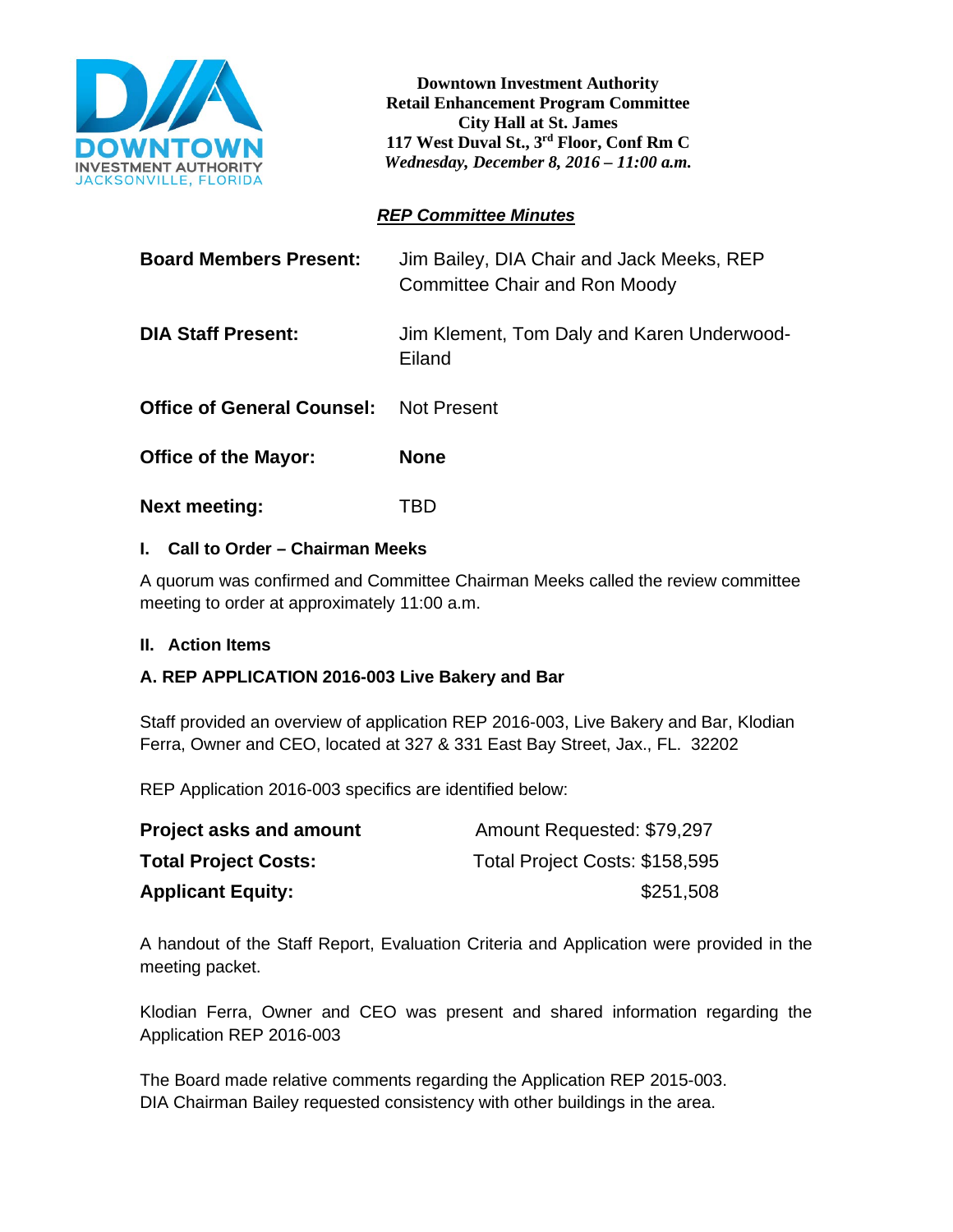Board Member Moody inquired about the lease renewal. Mr. Ferra responded that the lease has two (2) five (5) year options and was a part of their business model.

Committee Chairman Meeks called for comments from the public and noted that no comments were received.

# **A MOTION WAS MADE BY BOARD MEMBER MOODY AND SECONDED BY BOARD MEMBER MEEKS APPROVING REP APPLICATION 2016-003 LIVE BAKERY AND BAR, 327 & 331 EAST BAY STREET, FORGIVABLE LOAN IN THE AMOUNT OF \$79,297 SUBJECT TO CONDITIONS AS NOTED IN STAFF REPORT.**

Committee Chairman Meeks reminded the applicant to attend the DIA Board Meeting next Wednesday, December 14, 2016 at 2:00 p.m. in the Ed Ball Building, located at 214 N. Hogan Street, 8<sup>th</sup> Floor, Room 851.

# **B. REP APPLICATION 2016-004 1904 Music Hall, Courtyard/Beer Garden**

Staff provided an overview of Application 2016-004, 1904 Music Hall, Courtyard/Beer Garden located at 17 and 19 North Ocean Street, Jax. FL. 32202

REP Application 2016-004 specifics are identified below:

| <b>Project asks and amount</b> | Amount Requested: \$15,000    |
|--------------------------------|-------------------------------|
| <b>Total Project Costs:</b>    | Total Project Costs: \$54,000 |
| <b>Applicant Equity:</b>       | \$39,000                      |

A handout of the Staff Report, Evaluation Criteria and Application were provided in the meeting packet.

Mr. Duane DeCastro, President shared information regarding 1904 Music Hall/Spliffs Gastro Pub.

DIA Chairman Bailey stated that the Chophouse is used as an inspiration.

- Incredible space and caution surrounding neighbors and advised them to be considerate.
- Great opportunity to do more
- Advised them not to create more of an issue by using a paver with built in drainage

Jim Klement stated that that should may change after looking at improving storm water retention to avoid drainage.